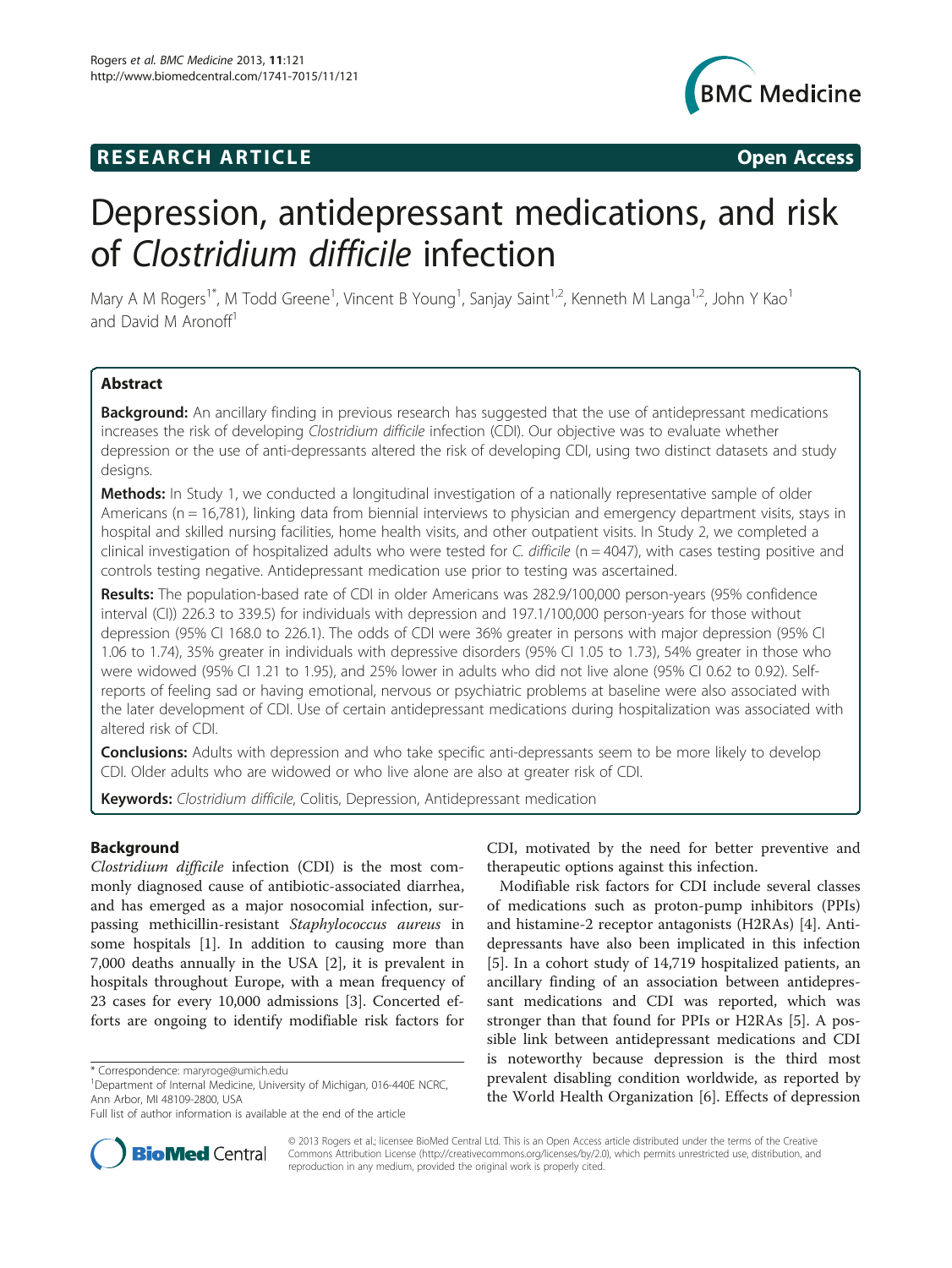have been shown to include alterations in the gut microbiota and increased intestinal permeability [\[7-9](#page-9-0)]. In the murine model, behavioral depression increases jejunal permeability and susceptibility to colitis [\[10](#page-9-0)]. In population-based human studies, depression was found to be significantly predictive of inflammatory bowel disease [[11,12\]](#page-9-0).

Since the publication of the study by Dalton et al. linking antidepressant use with the risk of CDI [\[5](#page-9-0)], there has been no evidence, to our knowledge, to support or refute this finding. Therefore, we planned an investigation to assess whether depression or the use of anti-depressants alters the risk of CDI. We tested these hypotheses using two distinct but complementary approaches. First, we assembled longitudinal data from a nationally representative sample of older Americans so that these relationships could be assessed in a more generalizable population. Second, we utilized a clinical database of adults admitted to an academic hospital to obtain details regarding antidepressant use.

## Methods

#### Ethics approval

The studies received human subjects approval at the University of Michigan. Patient consent was obtained for subjects who participated in the Health and Retirement Study. Because retrospective electronic data were used for the clinical study, patient consent was waived.

## Study 1

We conducted a longitudinal study to determine population rates of CDI in individuals with and without depression, and to evaluate the association between depression and CDI. Subjects were participants in the nationally representative Health and Retirement Study (HRS), which is an ongoing longitudinal study of older Americans. Details of the study design of the HRS and subject characteristics have been published previously [\[13](#page-9-0)]. Households were selected using multistage area probability sampling from the National Sample frame, with random selection of eligible individuals within the household. Subjects were interviewed every 2 years; data from interviews during years 1992–2006 were used in the present investigation. Data from the interviews were linked to files from the Centers for Medicare and Medicaid Services (CMS) covering the period 1991–2007, for fee-for-service beneficiaries. The CMS Standard Analytical Files used were the Inpatient, Outpatient, Skilled Nursing Facility, Carrier (Part B), Home Health Agency, and Denominator files.

CDI was based on diagnosis by a physician of CDI (ICD-9-CM code 008.45) recorded in Inpatient, Outpatient, Carrier, Skilled Nursing Facility or Home Health Agency files. This captured both outpatient and inpatient

diagnoses of CDI. The positive and negative predictive values of the ICD-9-CM code for identifying CDI have been previously reported as 87% and 96%, respectively [[14](#page-9-0)]. Depression was determined from a physician diagnosis of major depression (ICD-9-CM codes 296.2×, 296.3×, 300.4, 311) at any time prior to diagnosis of CDI. We also captured a wider group of patients with 'depressive disorders' which included brief or prolonged depressive reactions, adjustment reaction with anxiety and depression, depressive type psychosis, chronic depressive personality disorder, bipolar affective disorder with depression, neurotic depression, depressive disorder (not elsewhere classified), and major depression (ICD-9-CM codes 296.2×, 296.3×, 296.5, 298.0, 300.4, 301.12, 309.0, 309.1, 309.28, 311, V79.0) diagnosed at any time prior to the diagnosis of CDI. Psychiatrist visits were determined from the Carrier (individual provider) file using Berenson-Eggers Type of Service (BETOS) code M5B (evaluation and management by a specialist – psychiatry). Other items related to depression were determined from the initial interview of the HRS. The questions were: 'During the past week, did you feel sad?' and 'Did a doctor ever tell you that you had emotional, nervous or psychiatric problems?' We also assessed marital status at the time of the first interview (married or partnered, divorced or separated, single, widowed). As household information was available, we also extracted data regarding the number of people in the household at the time of the first interview.

Information was also extracted from the HRS for year of birth, gender, race, ethnicity, region of residence (northeast, midwest, south, west), body mass index (BMI;  $\text{kg/m}^2$ ) at the time of the first interview, smoking status at the time of the first interview (never, former, current), end-stage renal disease at the time of the first interview, and diagnoses of Crohn's disease, irritable bowel syndrome, ulcerative colitis, or celiac disease (prior to the first CDI diagnosis for those with CDI). We anticipated that some individuals would have greater contact with physicians and medical services and, therefore, we also calculated the number of infection-related visits (inpatient and outpatient) and the total number of medical-related visits (inpatient and outpatient) over the entire period of observation for each subject. The number of infection-related visits was the crude proxy for exposure to antibiotics. Missing values were imputed for the variables of race  $(n = 37)$ , ethnicity  $(n = 3)$ , region of residence  $(n = 28)$ , BMI  $(n = 30)$  and smoking status  $(n = 91)$ . The calendar year of the first interview was also included to account for secular trends.

Survey-weighted population-based rates of CDI (number of individuals with the diagnosis of CDI per 100,000 person-years of observation) were calculated for individuals with and without major depression. The rates were stratified by subject characteristics (age, gender, race,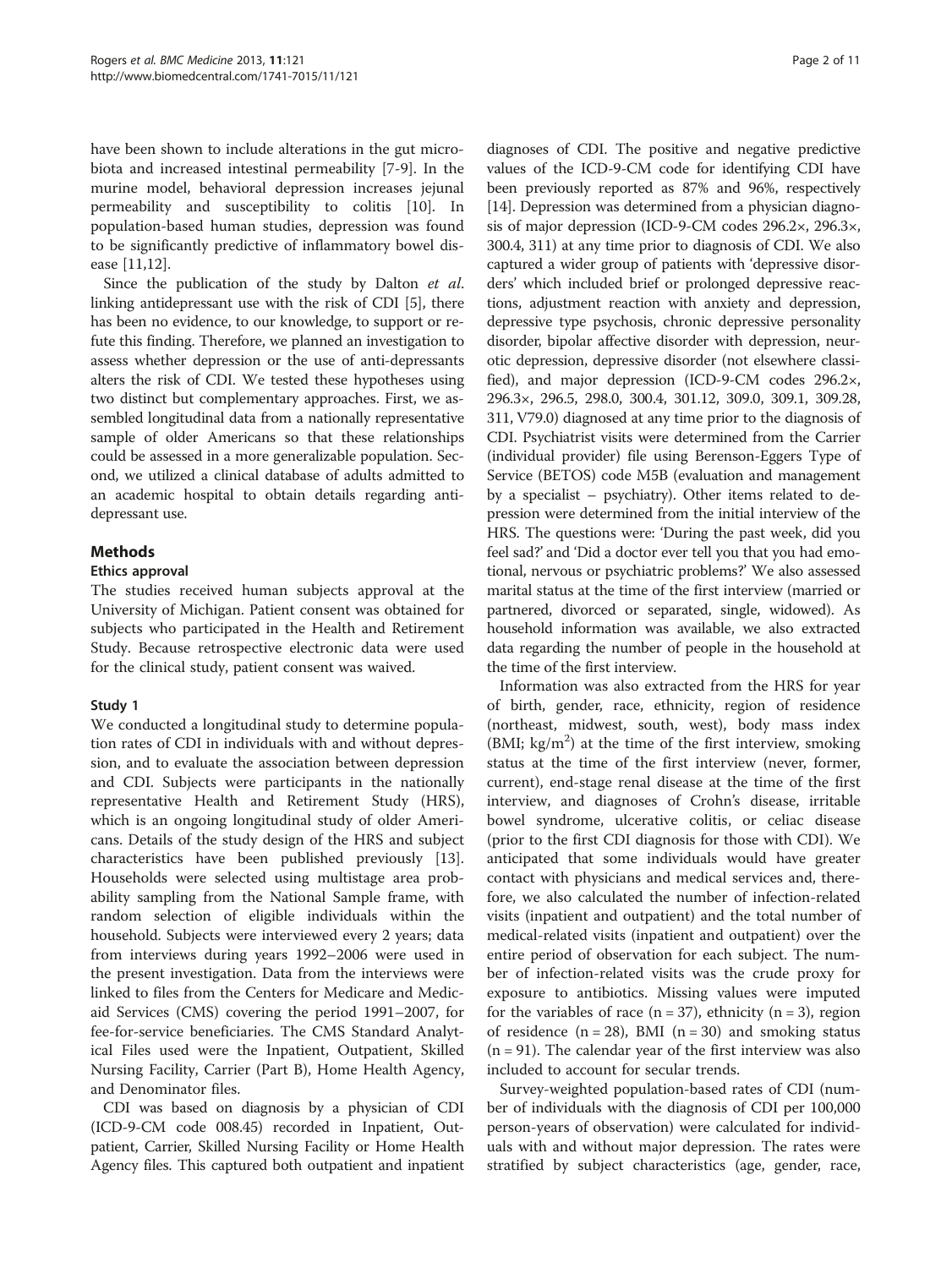ethnicity, BMI, education and region of residence). Survey-weighted logistic regression (svy: logistic) was used to assess the association between depression and CDI, offset by the natural log of the person-years under observation, after adjustment for year of birth (centered), gender, race, ethnicity, BMI, smoking, end-stage renal disease, Crohn's disease, celiac disease, ulcerative colitis, irritable bowel disease, number of infection-related visits, and total number of medical-related visits. Alpha was set at 0.05, two-tailed.

#### Study 2

A hospital-based case–control study was conducted to evaluate the association between antidepressant medications and hospital-acquired CDI. Subjects were all adult patients (18 years or older) hospitalized in the University of Michigan Health System (UMHS) during the period August 2010 to February 2012, who had their stools tested for C. difficile. Stool was tested for C. difficile by the UMHS Clinical Microbiology Laboratory. Testing was performed on stools for glutamate dehydrogenase (GDH) antigen and toxins A or B (C. DIFF QUIK CHEK COMPLETE® test; Techlab, Inc., Blacksburg, VA, USA). All antigen/toxin discordant stool tests were subjected to analysis for the tcdB gene by real-time PCR (BD GeneOhm™ Cdiff Assay; Franklin Lakes, NJ, USA). Because hospital-acquired infection was of interest, patients admitted for reason of C. difficile (principal diagnosis of CDI) were excluded. Cases were patients who tested positive for CDI at 48 hours or longer after admission and controls were patients who tested negative for CDI at 48 hours or longer after admission. Because CDI testing is usually ordered for symptomatic patients (for example, those with antibiotic-associated diarrhea), cases and controls were suspected a priori to be fairly concordant on these general characteristics. For individuals with multiple *C. difficile* tests, the first test result was used for the purposes of this study. Data regarding patient demographics, comorbidities and medications (prior to the date of stool collection for CDI testing) were extracted from the electronic hospital data system. Detailed information was available for the dosages and dates in which medications were given to each patient.

To assess differences in patient characteristics by case–control status, Pearson's  $\chi^2$  test for categorical data, Student's t-test for differences in mean age, and the Kruskal-Wallis test for differences in length of stay prior to stool collection were used. Unconditional logistic regression was used to assess the association between antidepressant use and CDI, with and without adjustment for age, gender, race, antibacterial medications, PPIs, H2RAs, statins, irritable bowel syndrome, celiac disease, Crohn's disease and ulcerative colitis.

Finally, we conducted a sensitivity analysis for the case– control study using different controls. We conducted a case-crossover study in which each patient served as his/ her own control, to evaluate differences in anti-depressants while controlling for any history of depression. This analysis incorporates a within-person comparison in which the use of medications is compared over different time periods for the same patient and therefore, it can be used to separate the effects of the anti-depressants from the effects of the disease itself (pathophysiology of depression). Such an approach also controls for factors that are difficult to capture, such as genetic profile and past dietary habits. UMHS hospitalizations in which hospital-acquired CDI occurred  $(n = 406)$  were compared with subsequent hospitalizations  $(n = 949)$  for the same patient in which CDI did not occur (July 2009 to June 2012). Odds ratios (ORs) were calculated using a conditional logit model for panel data (clogit), offset by the natural log of the time at risk for infection (length of stay for hospitalizations without CDI; length of time from admission to stool collection for positive C. difficile for hospitalizations with CDI). Statistical analyses were performed by using Stata/MP 11.2 (StataCorp LP, College Station, TX, USA). Alpha was set at 0.05, two -tailed.

## Results

#### Study 1

The age (mean  $\pm$  SD) of the 16,781 participants in the linked HRS-CMS database at the time of the first interview was  $67.9 \pm 10.6$  years and  $56.2\%$  were women (Table [1](#page-3-0)). At baseline, the majority were either overweight (BMI 25.0 to 29.9 kg/m<sup>2</sup>) or obese (BMI ≥30  $\text{kg/m}^2$ ). Of the 16,781 subjects, 404 had been diagnosed with CDI at least once, according to their Medicare records. Of these 404 people diagnosed with CDI, 142 (35%) had received a diagnosis of major depression and 150 (37%) had received a diagnosis of a depressive disorder prior to CDI. The rates of CDI in the reference population (fee-for-service Medicare population in the USA) are given in Table [1,](#page-3-0) stratified by major depression. The rate of CDI was 282.9 per 100,000 personyears in those with depression, and 197.1 per 100,000 person-years in those without depression.

After adjusting for demographic characteristics, comorbidities and frequency of medical visits, there was a 36% increase in the odds of developing CDI for individuals with major depression compared with those without major depression (Table [2\)](#page-4-0). The findings were similar for depressive disorders ( $OR = 1.35$ ), feelings of sadness  $(OR = 1.41)$  and emotional, nervous or psychiatric problems (OR = 1.47). Older Americans who were widowed were significantly more likely to develop CDI; the odds of CDI were 54% greater in older adults who were widowed compared with those who were married. Being divorced or separated was significantly associated with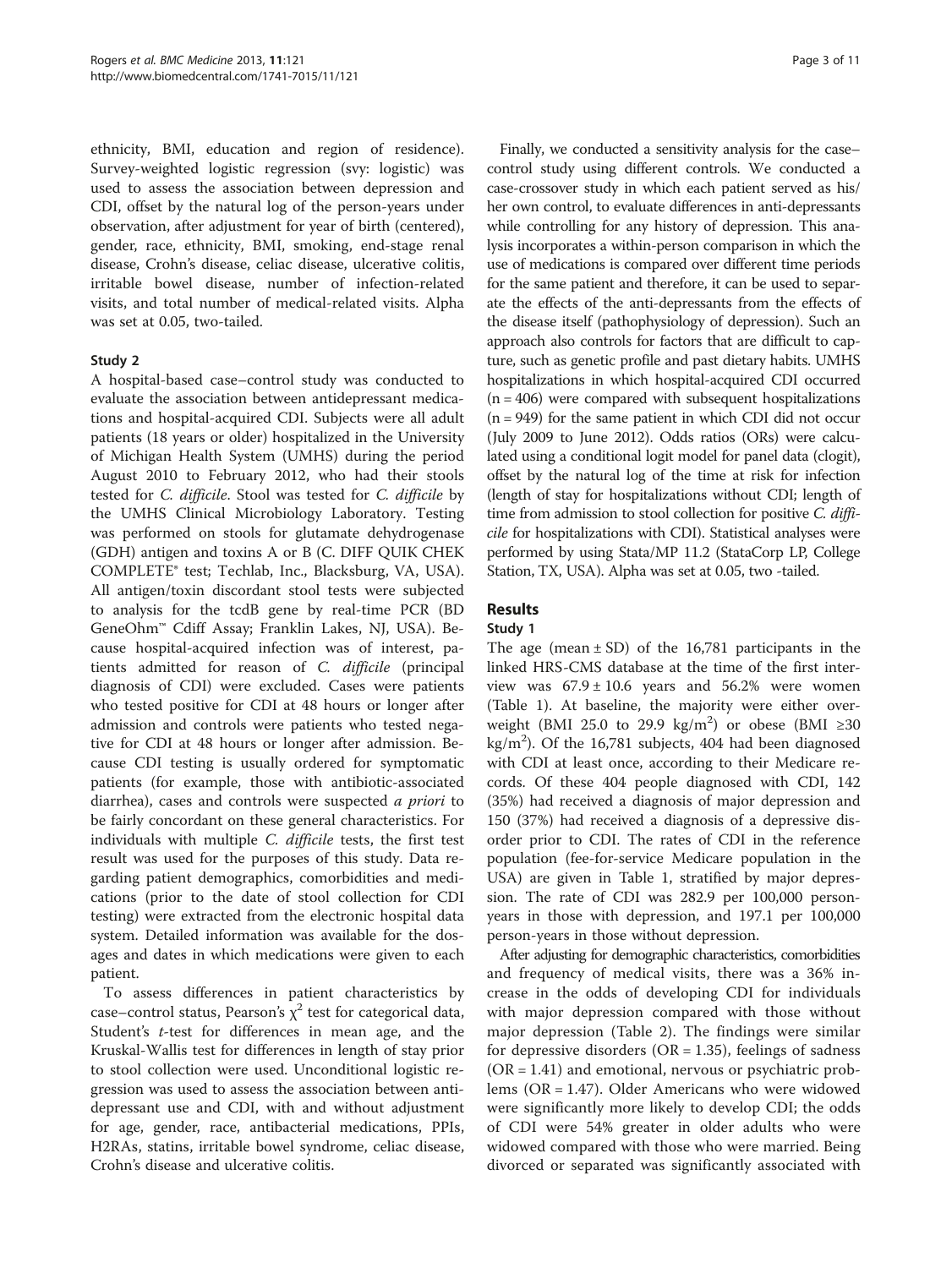| Characteristics                     | Sample,      | No depression     |                | Depression        |                |  |
|-------------------------------------|--------------|-------------------|----------------|-------------------|----------------|--|
|                                     | n(%)         | Rate <sup>a</sup> | 95% CI         | Rate <sup>a</sup> | 95% CI         |  |
| Age at first interview <sup>b</sup> |              |                   |                |                   |                |  |
| <60 years                           | 5277 (31.4)  | 125.1             | 82.2 to 168.0  | 332.9             | 193.5 to 472.2 |  |
| 60 to 75 years                      | 7258 (43.3)  | 178.2             | 145.2 to 211.1 | 239.8             | 182.9 to 296.7 |  |
| >75 years                           | 4246 (25.3)  | 301.0             | 241.6 to 360.3 | 321.6             | 213.4 to 429.9 |  |
| Gender                              |              |                   |                |                   |                |  |
| Men                                 | 7352 (43.8)  | 179.6             | 145.5 to 213.6 | 268.9             | 163.5 to 374.3 |  |
| Women                               | 9429 (56.2)  | 212.2             | 173.6 to 250.8 | 289.3             | 233.6 to 345.1 |  |
| Race                                |              |                   |                |                   |                |  |
| African-American                    | 2232 (13.3)  | 221.5             | 136.7 to 306.2 | 346.4             | 173.6 to 519.3 |  |
| Other                               | 14549 (86.7) | 193.1             | 161.7 to 224.5 | 275.1             | 214.5 to 335.7 |  |
| Ethnicity                           |              |                   |                |                   |                |  |
| Mexican-American                    | 700 (4.2)    | 243.7             | 77.3 to 410.1  | 313.1             | 65.6 to 560.7  |  |
| Other Hispanic                      | 486 (2.9)    | 204.9             | 272.4 to 382.6 | 234.2             | 129.8 to 338.6 |  |
| Non-Hispanic                        | 15595 (92.9) | 195.1             | 165.5 to 224.6 | 283.6             | 222.3 to 344.9 |  |
| Body mass index                     |              |                   |                |                   |                |  |
| $<$ 18.5 kg/m <sup>2</sup>          | 366(2.2)     | 348.2             | 87.9 to 608.6  | 475.5             | 115.3 to 835.6 |  |
| 18.5 to 24.9 kg/m <sup>2</sup>      | 6311 (37.6)  | 185.0             | 149.2 to 220.8 | 279.0             | 185.7 to 372.2 |  |
| 25.0 to 29.9 kg/m <sup>2</sup>      | 6851 (40.8)  | 188.4             | 151.7 to 225.1 | 300.8             | 210.7 to 390.9 |  |
| ≥30.0 kg/m <sup>2</sup>             | 3253 (19.4)  | 225.4             | 160.6 to 290.1 | 234.9             | 133.5 to 336.3 |  |
| Education                           |              |                   |                |                   |                |  |
| No high-school degree               | 5691 (33.9)  | 247.6             | 203.2 to 291.9 | 254.4             | 170.5 to 338.2 |  |
| High-school degree                  | 11090 (66.1) | 172.1             | 137.7 to 206.5 | 299.6             | 234.0 to 365.3 |  |
| Region of residence                 |              |                   |                |                   |                |  |
| Northeast                           | 2958 (17.6)  | 265.3             | 193.1 to 337.4 | 366.5             | 194.9 to 538.1 |  |
| Midwest                             | 4205 (25.1)  | 226.6             | 155.5 to 297.8 | 307.0             | 191.5 to 422.5 |  |
| South                               | 6823 (40.7)  | 176.5             | 135.4 to 217.7 | 257.5             | 185.6 to 329.5 |  |
| West                                | 2795 (16.7)  | 136.1             | 85.4 to 186.7  | 218.8             | 115.6 to 322.0 |  |
| Overall                             | 16781        | 197.1             | 168.0 to 226.1 | 282.9             | 226.3 to 339.5 |  |

<span id="page-3-0"></span>

|  | Table 1 Rate of Clostridium difficile infection by previous diagnosis of major depression in Medicare beneficiaries |  |  |  |  |  |
|--|---------------------------------------------------------------------------------------------------------------------|--|--|--|--|--|
|--|---------------------------------------------------------------------------------------------------------------------|--|--|--|--|--|

<sup>a</sup>Number of individuals with CDI/100,000 person-years.

<sup>b</sup>Age range 36 to 103 years.

CDI in the unadjusted model but not in the fully adjusted model ( $P = 0.072$ ). Developing CDI was also more common in older adults who lived alone; individuals who lived with others had a 25% decrease in the odds of developing CDI compared with those who lived alone.

#### Study 2

In Study 2, there were 4,047 adult patients who had their stools tested for C. difficile during hospitalization within the UMHS from 1 August 2010 to 29 February 2012. Of these subjects, 468 tested positive (cases) and 3579 tested negative (controls). The characteristics of the patients are given in Table [3](#page-5-0) and show that the cases and controls were similar with regard to age, gender, race, type of admission, number of days from admission to the time of stool collection for testing, and use of various medications prior to stool collection. As seen in Table [3](#page-5-0), 83.8% of the cases and 82.6% of the controls had received antibiotics  $(P = 0.530)$ . We also had data for both antibiotics and anti-depressants. In this study, 82.8% of those receiving anti-depressants were given antibiotics, and 82.7% of those not receiving anti-depressants were given antibiotics  $(P = 0.957)$ .

Certain anti-depressants were significantly related to CDI (Table [4\)](#page-6-0). The odds of testing positive for C. difficile were twice as high in patients who received mirtazapine than in those who did not  $(OR = 2.14)$ . For each dose of mirtazapine given, the odds of testing positive for C. difficile increased by 8%. There was also an association between fluoxetine and testing positive for C. difficile,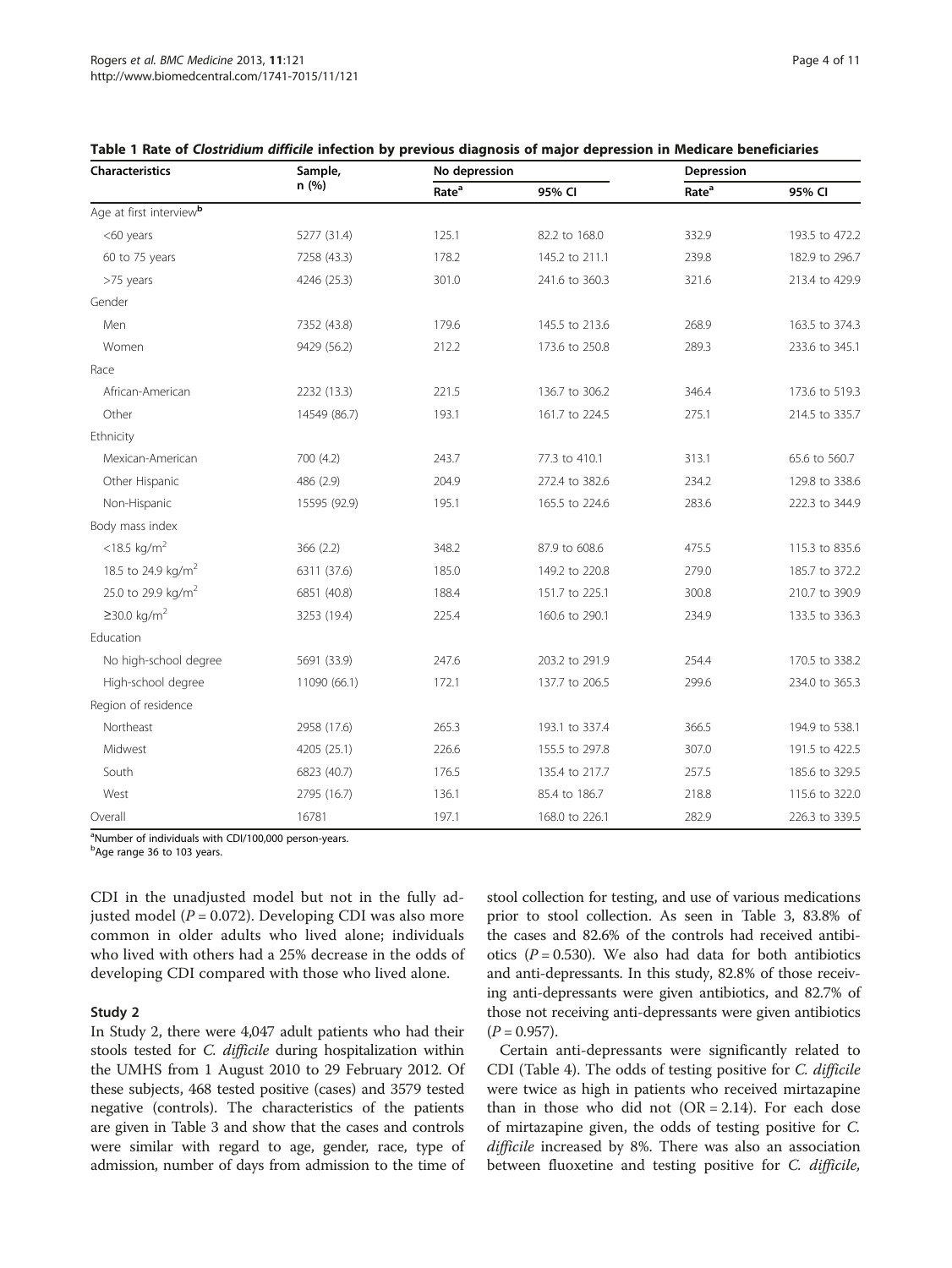|                                            | <b>Unadjusted</b> |              |         | Adjusted for age, gender, race |              |         | Fully adjusted <sup>a</sup> |              |         |
|--------------------------------------------|-------------------|--------------|---------|--------------------------------|--------------|---------|-----------------------------|--------------|---------|
| <b>Conditions</b>                          | OR                | 95% CI       | P value | OR                             | 95% CI       | P value | OR                          | 95% CI       | P value |
| Depression                                 |                   |              |         |                                |              |         |                             |              |         |
| Yes                                        | 1.45              | 1.14 to 1.86 | 0.003   | 1.41                           | 1.10 to 1.82 | 0.008   | 1.36                        | 1.06 to 1.74 | 0.016   |
| No                                         | 1.00              | (reference)  |         | 1.00                           | (reference)  |         | 1.00                        | (reference)  |         |
| Depressive disorders                       |                   |              |         |                                |              |         |                             |              |         |
| Yes                                        | 1.44              | 1.13 to 1.85 | 0.004   | 1.40                           | 1.08 to 1.80 | 0.011   | 1.35                        | 1.05 to 1.73 | 0.021   |
| No                                         | 1.00              | (reference)  |         | 1.00                           | (reference)  |         | 1.00                        | (reference)  |         |
| Feeling sad                                |                   |              |         |                                |              |         |                             |              |         |
| Yes                                        | 1.62              | 1.27 to 2.06 | < 0.001 | 1.48                           | 1.16 to 1.90 | 0.002   | 1.41                        | 1.10 to 1.81 | 0.008   |
| No                                         | 1.00              | (reference)  |         | 1.00                           | (reference)  |         | 1.00                        | (reference)  |         |
| Emotional, nervous or psychiatric problems |                   |              |         |                                |              |         |                             |              |         |
| Yes                                        | 1.45              | 1.02 to 2.05 | 0.038   | 1.55                           | 1.08 to 2.21 | 0.017   | 1.47                        | 1.02 to 2.11 | 0.041   |
| No                                         | 1.00              | (reference)  |         | 1.00                           | (reference)  |         | 1.00                        | (reference)  |         |
| Psychiatrist visit                         |                   |              |         |                                |              |         |                             |              |         |
| Yes                                        | 1.42              | 1.10 to 1.83 | 0.008   | 1.35                           | 1.05 to 1.72 | 0.020   | 1.26                        | 0.95 to 1.67 | 0.104   |
| No                                         | 1.00              | (reference)  |         | 1.00                           | (reference)  |         | 1.00                        | (reference)  |         |
| Marital status                             |                   |              |         |                                |              |         |                             |              |         |
| Widowed                                    | 1.84              | 1.49 to 2.28 | < 0.001 | 1.59                           | 1.26 to 2.02 | < 0.001 | 1.54                        | 1.21 to 1.95 | 0.001   |
| Divorced/separated                         | 1.63              | 1.02 to 2.58 | 0.040   | 1.66                           | 1.02 to 2.70 | 0.043   | 1.54                        | 0.96 to 2.45 | 0.072   |
| Single                                     | 1.29              | 0.63 to 2.65 | 0.473   | 1.27                           | 0.61 to 2.63 | 0.518   | 1.28                        | 0.62 to 2.66 | 0.499   |
| Married                                    | 1.00              | (reference)  |         | 1.00                           | (reference)  |         | 1.00                        | (reference)  |         |
| Multiple people in household               |                   |              |         |                                |              |         |                             |              |         |
| Yes                                        | 0.67              | 0.55 to 0.81 | < 0.001 | 0.71                           | 0.58 to 0.88 | 0.002   | 0.75                        | 0.62 to 0.92 | 0.007   |
| No                                         | 1.00              | (reference)  |         | 1.00                           | (reference)  |         | 1.00                        | (reference)  |         |

<span id="page-4-0"></span>Table 2 Odds ratios for Clostridium difficile infection and previous depression-related conditions in Medicare beneficiaries

a<br>Adjusted for year of birth (centered), gender, race, ethnicity, BMI, smoking, end-stage renal disease, Crohn's disease, celiac disease, ulcerative colitis, irritable bowel disease, number of infection-related visits, total number of medical-related visits, and calendar year of first interview.

with an OR of 1.92 after adjustment. For each dose of fluoxetine received, the odds of testing positive increased by 6%. Other selective serotonin reuptake inhibitors (SSRIs), besides fluoxetine, were not significantly associated with a positive CDI test. Of the tricyclic antidepressants, each dose of nortriptyline was associated with an 11% increase in the odds of testing positive for C. difficile, although the OR for use (yes/no) was not significant at the  $0.05$  alpha level ( $P = 0.062$ ). The remaining anti-depressants were not associated with a positive C. difficile test.

In a secondary analysis, we considered whether interactions between anti-depressants could alter the risk of developing CDI. There was a significant interaction between mirtazapine and trazodone  $(P = 0.040$  for the interaction term). For a patient receiving both of these anti-depressants, the odds of a positive C. difficile test were 5.72 times greater than in individuals receiving neither of these drugs (95% CI 2.01, 16.26;  $P = 0.001$ ). Of

the patients receiving mirtazapine only, 21.2% had a positive *C. difficile* test, whereas of the patients receiving trazodone only, fewer (13.6%) had a positive test. Of the patients receiving both mirtazapine and trazodone, 43.7% subsequently had a positive *C. difficile* test.

In a sensitivity analysis using a case-crossover design in which patients ( $n = 406$ ) served as their own controls, the interaction between mirtazapine and trazodone remained significant ( $P = 0.010$ ) after adjustment for antibacterial medications, statins, immunosuppressant medications, red blood cell transfusions, PPIs, and H2RAs (Table [5](#page-7-0)). The odds of CDI were greater during hospitalizations in which the patients received mirtazapine with trazodone compared with hospitalizations in which these same patients did not receive these two anti-depressants. However, the attributable risk associated with these two drugs was small, because the percentage of hospitalizations in which patients received both of these anti-depressants was only 1.25%.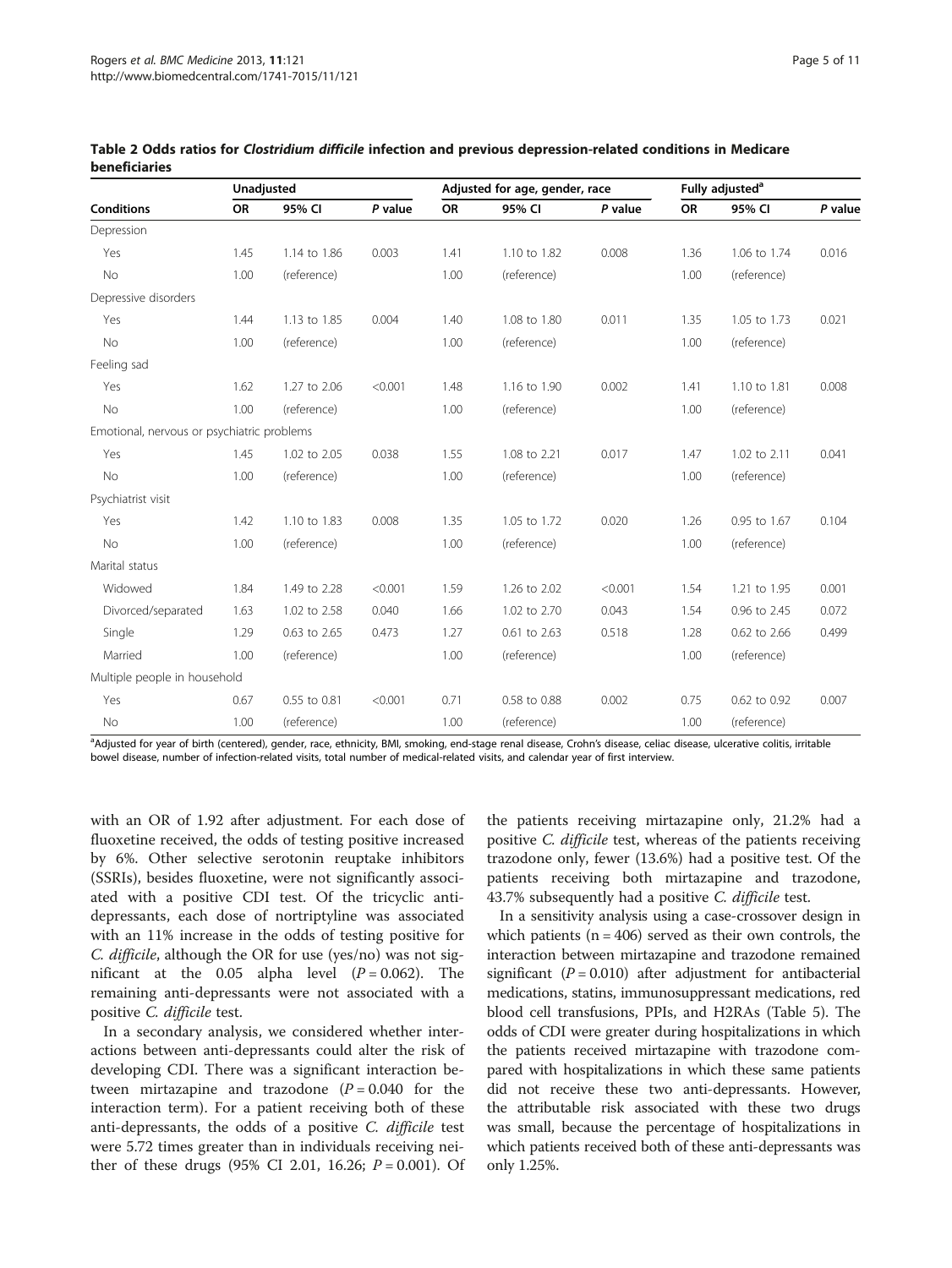| <b>Characteristics</b>                                 | Cases, $n = 468$ | Controls, $n = 3579$ | P value |
|--------------------------------------------------------|------------------|----------------------|---------|
| Age, mean $\pm$ SD <sup>a</sup>                        | $57.6 \pm 17.5$  | $58.8 \pm 16.5$      | 0.158   |
| Female, n (%)                                          | 223 (47.6)       | 1723 (48.1)          | 0.841   |
| Caucasian, n (%)                                       | 387 (82.7)       | 2927 (81.8)          |         |
| African-American, n (%)                                | 51 (10.9)        | 386 (10.8)           |         |
| Other race/unknown, n (%)                              | 30(6.4)          | 266(7.4)             | 0.727   |
| Elective admission, n (%)                              | 138 (29.5)       | 930 (26.0)           |         |
| Urgent admission, n (%)                                | 104(22.2)        | 846 (23.6)           |         |
| Emergent admission, n (%)                              | 226(48.3)        | 1803 (50.4)          | 0.268   |
| Days until stool collection, median (IQR) <sup>b</sup> | 6 (4 to 10)      | 6 (4 to 10)          | 0.273   |
| Antibiotics, n (%)                                     | 392 (83.8)       | 2956 (82.6)          | 0.530   |
| Immunosuppressants, n (%)                              | 71 (36.4)        | 554 (35.0)           | 0.692   |
| Proton-pump inhibitors, n (%)                          | 268 (57.3)       | 2040 (57.0)          | 0.913   |
| Histamine-2 receptor antagonists, n (%)                | 138 (29.5)       | 1061 (29.6)          | 0.944   |
| Statins, n (%)                                         | 130 (27.8)       | 927 (25.9)           | 0.385   |
| Anxiolytics, n (%)                                     | 67 (34.4)        | 499 (31.5)           | 0.419   |
| Antipsychotics, n (%)                                  | 24 (12.3)        | 202 (12.7)           | 0.860   |

<span id="page-5-0"></span>Table 3 Characteristics of hospitalized adults who tested positive (cases) and negative (controls) for Clostridium difficile

<sup>a</sup>Age range 18 to 100 years.

b<br>Number of days from admission to stool collection for Clostridium difficile testing, median and interquartile range (IQR).

## **Discussion**

Our findings suggest that depression and/or the use of specific anti-depressants are associated with development of CDI. Data from this nationally representative sample of older Americans show that population-based rates (which include both community-acquired and hospital-acquired disease) are greater in individuals with major depression and depressive disorders, and in people who reported feeling sad or having emotional, nervous, or psychiatric problems, after adjustment for confounders. In addition, widowed individuals and those living alone were significantly more likely to develop CDI. Results from our clinical study indicate that there may be certain anti-depressants that impart an altered risk for CDI, particularly the combination of mirtazapine with trazodone. Such effects were independent of antibiotic use.

There is experimental and epidemiologic evidence to support the hypothesis that depression and bereavement result in changes in the gastrointestinal (GI) system [[7-10,15](#page-9-0)-[17\]](#page-9-0). In a mouse model, depression (that is, maternal separation) was shown to result in both the development and greater severity of colitis [\[10](#page-9-0)]. In humans, pyrosequencing analysis of fecal microbiota of depressed patients showed distinct bacterial phylotypes compared with those found in patients without depression [\[16](#page-9-0)]. Moreover, patients with depressive symptoms exhibit greater and more prolonged inflammatory responses after antigen challenge than individuals without depressive symptoms, suggesting that depression may result in immune dysregulation [\[18\]](#page-9-0). Bereavement has also been shown to decrease production of neutrophil superoxides in older adults [\[19](#page-9-0)] and to reduce the functional activity of natural killer cells [[20](#page-9-0)]. It is possible that the physiologic sequelae of depression itself, and not antidepressants per se, may be associated with CDI risk.

It has been suggested that the mechanisms underlying the brain–gut axis may be bidirectional [[21-23](#page-9-0)]. In a 12 year prospective study, the relationship between anxiety, depression, and functional GI disorders appeared to be bidirectional, in that psychiatric disorders predicted GI disease and vice versa [[21](#page-9-0)]. A population-based longitudinal study in the Netherlands found similar results; the risk of developing severe bowel disease was significantly higher in individuals with previous depression, and the risk of developing depression was significantly higher in individuals who had previously experienced severe bowel disease [[22\]](#page-9-0). The authors concluded that depression and severe non-cancerous bowel disease were 'varying expressions of a partly shared aetiological process.' [[23](#page-9-0)] Animal studies have suggested similar effects, with the possibility that this interplay may begin in early life [[23,24\]](#page-9-0). Our studies suggest that depression, widowhood, living alone, and the use of antidepressant medications preceded the onset of CDI. We found, in our nationally representative sample, that 35% of those who developed CDI were diagnosed with major depression before the infection. However, we did not have the complete medical history of the subjects prior to study entry and therefore, cannot be certain whether CDI pre-dated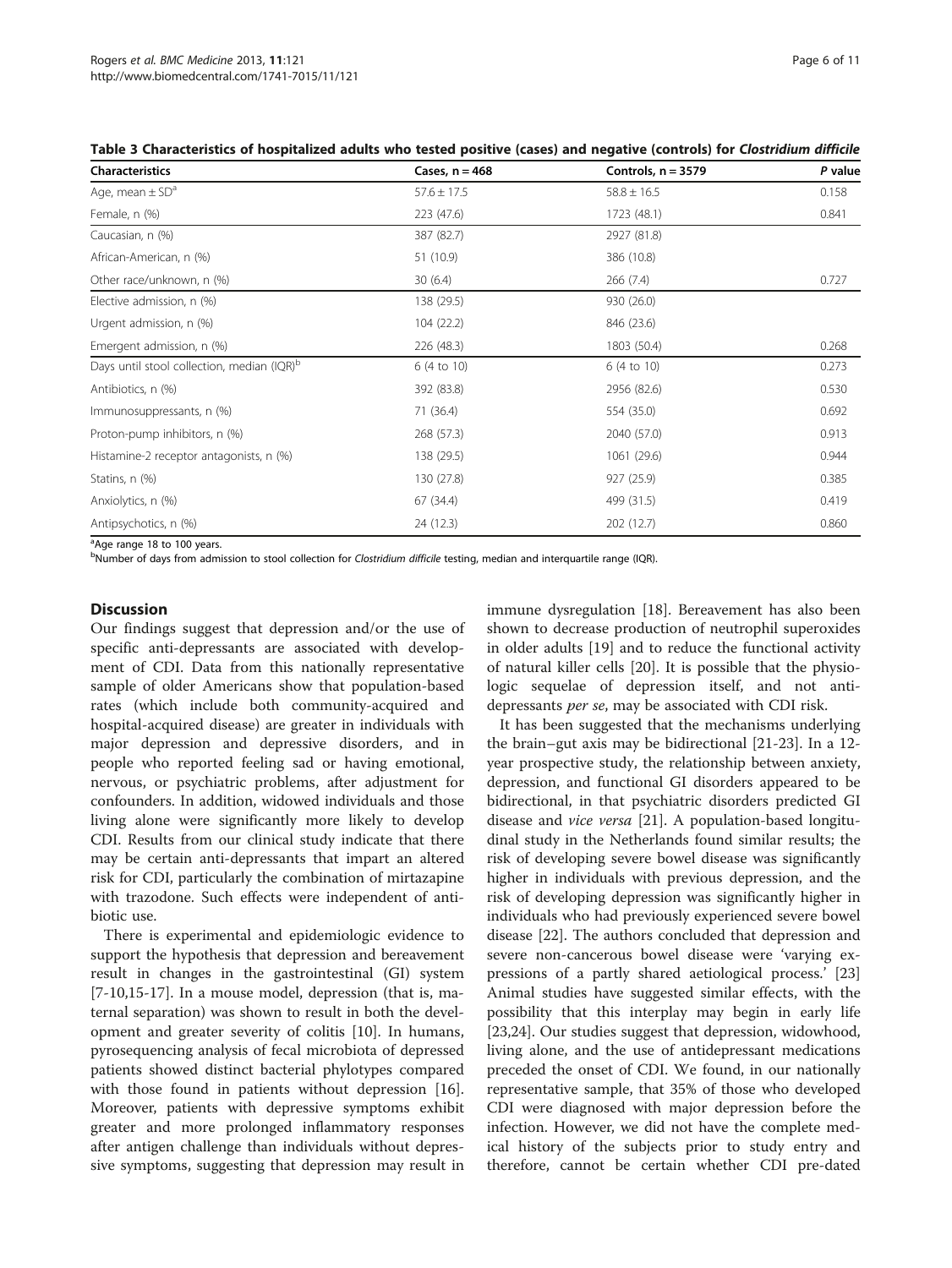## <span id="page-6-0"></span>Table 4 Odds ratios for antidepressant medications and Clostridium difficile infection in hospitalized adults

|                                              |                                                          |      | Unadjusted   |         |      | Adjusted <sup>a</sup> |         |  |
|----------------------------------------------|----------------------------------------------------------|------|--------------|---------|------|-----------------------|---------|--|
| <b>Medications</b>                           | Using medication, n                                      | OR   | 95% CI       | P value | OR   | 95% CI                | P value |  |
|                                              | Noradrenergic and specific serotonergic anti-depressants |      |              |         |      |                       |         |  |
| Mirtazapine                                  |                                                          |      |              |         |      |                       |         |  |
| Use (versus no use)                          | 99                                                       | 2.11 | 1.29 to 3.45 | 0.003   | 2.14 | 1.30 to 3.52          | 0.003   |  |
| Doses given, n                               |                                                          | 1.08 | 1.01 to 1.16 | 0.018   | 1.08 | 1.01 to 1.16          | 0.020   |  |
| Selective serotonin reuptake inhibitors      |                                                          |      |              |         |      |                       |         |  |
| Fluoxetine                                   |                                                          |      |              |         |      |                       |         |  |
| Use (versus no use)                          | 99                                                       | 1.98 | 1.20 to 3.26 | 0.008   | 1.92 | 1.16 to 3.17          | 0.012   |  |
| Doses given, n                               |                                                          | 1.06 | 1.00 to 1.12 | 0.036   | 1.06 | 1.00 to 1.12          | 0.046   |  |
| Escitalopram                                 |                                                          |      |              |         |      |                       |         |  |
| Use (versus no use)                          | 80                                                       | 0.97 | 0.48 to 1.95 | 0.929   | 0.98 | 0.48 to 1.97          | 0.945   |  |
| Doses given, n                               |                                                          | 1.04 | 0.98 to 1.10 | 0.191   | 1.04 | 0.98 to 1.09          | 0.234   |  |
| Citalopram                                   |                                                          |      |              |         |      |                       |         |  |
| Use (versus no use)                          | 310                                                      | 0.90 | 0.62 to 1.32 | 0.599   | 0.90 | 0.62 to 1.31          | 0.569   |  |
| Doses given, n                               |                                                          | 0.99 | 0.94 to 1.04 | 0.620   | 0.98 | 0.94 to 1.04          | 0.566   |  |
| Sertraline                                   |                                                          |      |              |         |      |                       |         |  |
| Use (versus no use)                          | 207                                                      | 0.90 | 0.58 to 1.42 | 0.666   | 0.88 | 0.56 to 1.39          | 0.583   |  |
| Doses given, n                               |                                                          | 0.98 | 0.93 to 1.04 | 0.486   | 0.98 | 0.92 to 1.04          | 0.461   |  |
| Paroxetine                                   |                                                          |      |              |         |      |                       |         |  |
| Use (versus no use)                          | 78                                                       | 0.87 | 0.42 to 1.82 | 0.716   | 0.86 | 0.41 to 1.80          | 0.692   |  |
| Doses given, n                               |                                                          | 0.98 | 0.88 to 1.09 | 0.693   | 0.98 | 0.88 to 1.09          | 0.680   |  |
| Tricyclic anti-depressants                   |                                                          |      |              |         |      |                       |         |  |
| Nortriptyline                                |                                                          |      |              |         |      |                       |         |  |
| Use (versus no use)                          | 49                                                       | 1.98 | 0.98 to 4.00 | 0.056   | 1.96 | 0.97 to 3.97          | 0.062   |  |
| Doses given, n                               |                                                          | 1.11 | 1.02 to 1.20 | 0.015   | 1.11 | 1.02 to 1.20          | 0.017   |  |
| Amitriptyline                                |                                                          |      |              |         |      |                       |         |  |
| Use (versus no use)                          | 63                                                       | 1.45 | 0.73 to 2.88 | 0.284   | 1.43 | 0.72 to 2.84          | 0.307   |  |
| Doses given, n                               |                                                          | 1.04 | 0.96 to 1.14 | 0.337   | 1.04 | 0.96 to 1.14          | 0.343   |  |
| Serotonin antagonist and reuptake inhibitors |                                                          |      |              |         |      |                       |         |  |
| Trazodone                                    |                                                          |      |              |         |      |                       |         |  |
| Use (versus no use)                          | 405                                                      | 1.23 | 0.91 to 1.66 | 0.182   | 1.21 | 0.90 to 1.65          | 0.211   |  |
| Doses given, n                               |                                                          | 1.04 | 0.98 to 1.10 | 0.184   | 1.04 | 0.98 to 1.10          | 0.197   |  |
| Serotonin-norepinephrine reuptake inhibitors |                                                          |      |              |         |      |                       |         |  |
| Duloxetine                                   |                                                          |      |              |         |      |                       |         |  |
| Use (versus no use)                          | 82                                                       | 1.19 | 0.63 to 2.26 | 0.597   | 1.15 | 0.60 to 2.19          | 0.681   |  |
| Doses given, n                               |                                                          | 1.01 | 0.94 to 1.09 | 0.690   | 1.01 | 0.94 to 1.09          | 0.788   |  |
| Venlafaxine                                  |                                                          |      |              |         |      |                       |         |  |
| Use (versus no use)                          | 58                                                       | 0.72 | 0.29 to 1.81 | 0.482   | 0.71 | 0.28 to 1.78          | 0.464   |  |
| Doses given, n                               |                                                          | 1.05 | 0.95 to 1.16 | 0.367   | 1.05 | 0.94 to 1.16          | 0.401   |  |
| Norepinephrine-dopamine reuptake inhibitors  |                                                          |      |              |         |      |                       |         |  |
| Bupropion                                    |                                                          |      |              |         |      |                       |         |  |
| Use (versus no use)                          | 97                                                       | 1.08 | 0.59 to 2.00 | 0.801   | 1.02 | 0.55 to 1.89          | 0.948   |  |
| Doses given, n                               |                                                          | 0.95 | 0.85 to 1.06 | 0.357   | 0.94 | 0.85 to 1.05          | 0.306   |  |

a. Adjusted for age, gender, race, antibacterial medications, PPIs, H2RAs, statins, irritable bowel syndrome, celiac disease, Crohn's disease, and ulcerative colitis.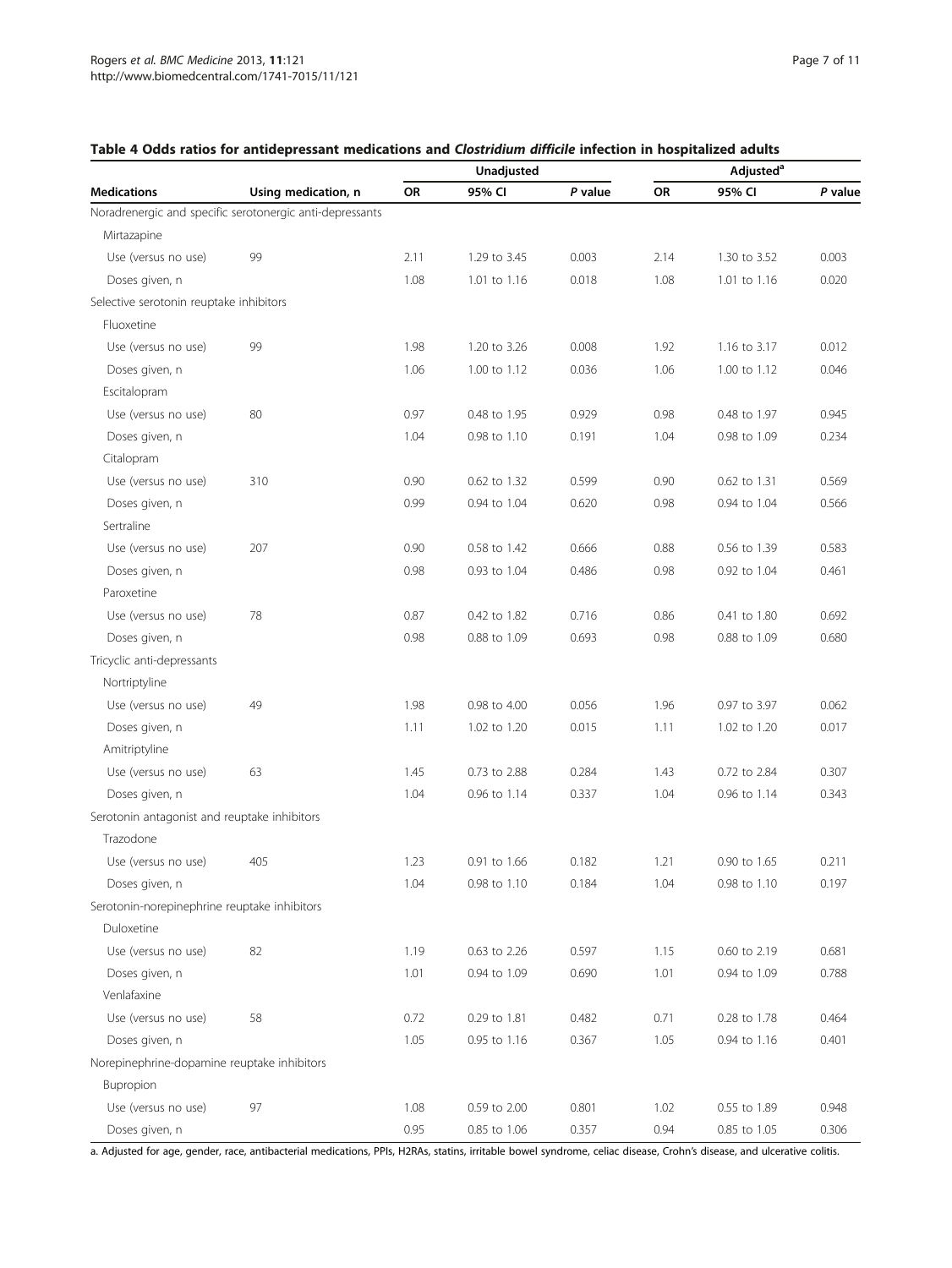| <b>Medication</b>                      | Hospitalizations, n <sup>a</sup> | OR <sup>b</sup> | 95% CI        | P value |
|----------------------------------------|----------------------------------|-----------------|---------------|---------|
| Fluoxetine                             | 53                               | 1.74            | 0.46 to 6.65  | 0.416   |
| Escitalopram                           | 25                               | 0.57            | 0.12 to 2.79  | 0.491   |
| Citalopram                             | 128                              | 0.41            | 0.17 to 0.99  | 0.047   |
| Sertraline                             | 105                              | 0.58            | 0.21 to 1.57  | 0.282   |
| Paroxetine                             | 18                               | 4.71            | 0.88 to 25.33 | 0.071   |
| Nortriptyline                          | 30                               | 0.22            | 0.02 to 2.13  | 0.190   |
| Amitriptyline                          | 38                               | 1.20            | 0.30 to 4.79  | 0.800   |
| Duloxetine                             | 37                               | 0.44            | 0.10 to 1.89  | 0.267   |
| Venlafaxine                            | 27                               | 5.05            | 0.58 to 44.15 | 0.143   |
| Bupropion                              | 36                               | 0.48            | 0.11 to 2.05  | 0.323   |
| Mirtazapine                            | 64                               | 0.82            | 0.31 to 2.13  | 0.682   |
| Trazodone                              | 171                              | 0.55            | 0.33 to 0.90  | 0.018   |
| Mirtazapine and trazodone <sup>c</sup> | 17                               | 32.54           | 2.29 to 462.9 | 0.010   |

<span id="page-7-0"></span>Table 5 Odds ratios for antidepressant medications and Clostridium difficile infection; case-crossover study of hospitalized adults

<sup>a</sup>Number of hospitalizations in which medication was administered.

b Adjusted for antibacterial medications, PPIs, H2RAs, statins, immunosuppressants and transfusion of red blood cells.

<sup>c</sup>Reference category: no mirtazapine and no trazodone.

study entry for some of the subjects. It is possible that there is a lifelong liaison between the gut microbiota and neurologic response to external stimuli.

In our population-based Study 1, individuals with major depression had rates of C. difficile infection that were consistently elevated across all age groups (Table [1](#page-3-0)). For people without major depression, the rates of CDI increased with age. Note that the rate of CDI was 332.9/ 100,000 person-years in the youngest age group of patients with depression, whereas it was 301.0/100,000 person-years in the oldest age group for those without depression. If CDI were a crude indicator of gut health, it would seem that the microbiota of people with depression may be more similar to that of the very aged. Studies of the microbiota of older adults generally show less diversity, particularly in those who live in long-term residential care compared with community dwellers [[25\]](#page-9-0).

The relationship between depression and inflammatory bowel disease is well known [\[11,12,26](#page-9-0)]. A strong association between anti-depressants and inflammatory pouch syndrome has also been shown (adjusted OR of 4.17;  $P = 0.0002$ ) [[27\]](#page-10-0). Because of this, we adjusted for Crohn's disease and ulcerative colitis in our studies, but the relationship between depression and CDI remained. This may indicate that mechanisms underlying colitis due to CDI and colitis due to inflammatory bowel disease share commonality, both involving host immune response and gut microbiota. When considered independently, each of these types of colitis was associated with depression.

We cannot completely discern whether it is the pathophysiology of depression itself or the treatment for depression that is the major driver of these findings. In the

case–control study, we categorized the anti-depressants by their mechanism of action, but this categorization did not perfectly discriminate between the drugs that were associated with higher CDI risk from those that were not. It is widely appreciated that the mechanisms of action of many anti-depressants are complex, and all their effects (both intended effects and side-effects) are not fully characterized. Many of the anti-depressants work by altering serotonin levels and, in an animal model, Ghia and colleagues found that serotonin plays a key role in the pathogenesis of colitis [\[28\]](#page-10-0). However, even anti-depressants within the same general class may have slightly different actions; for example, fluoxetine has a longer half-life than other SSRIs, and has a greater incidence of weight loss and stimulant effects [[29\]](#page-10-0). It is also possible that inter-patient variation in genes encoding for serotonin receptors may play a role in mediating responses to therapy. For example, in a double-blind randomized controlled trial of older patients taking mirtazapine versus those taking paroxetine, side-effects were strongly associated with the HTR2A C/C genotype in those receiving paroxetine but there was no effect with mirtazapine, suggesting that underlying genetic markers can also affect the mechanism of action [[30](#page-10-0)]. In our investigation, the case-crossover design provided some insights regarding discrimination between effects due to the pathophysiology of depression itself versus those due to specific anti-depressants. In this study, personal history of depression was, by design, held constant because of the within-person comparison and therefore, any difference found in antidepressant use was not due to a history of depression. In effect, we measured drug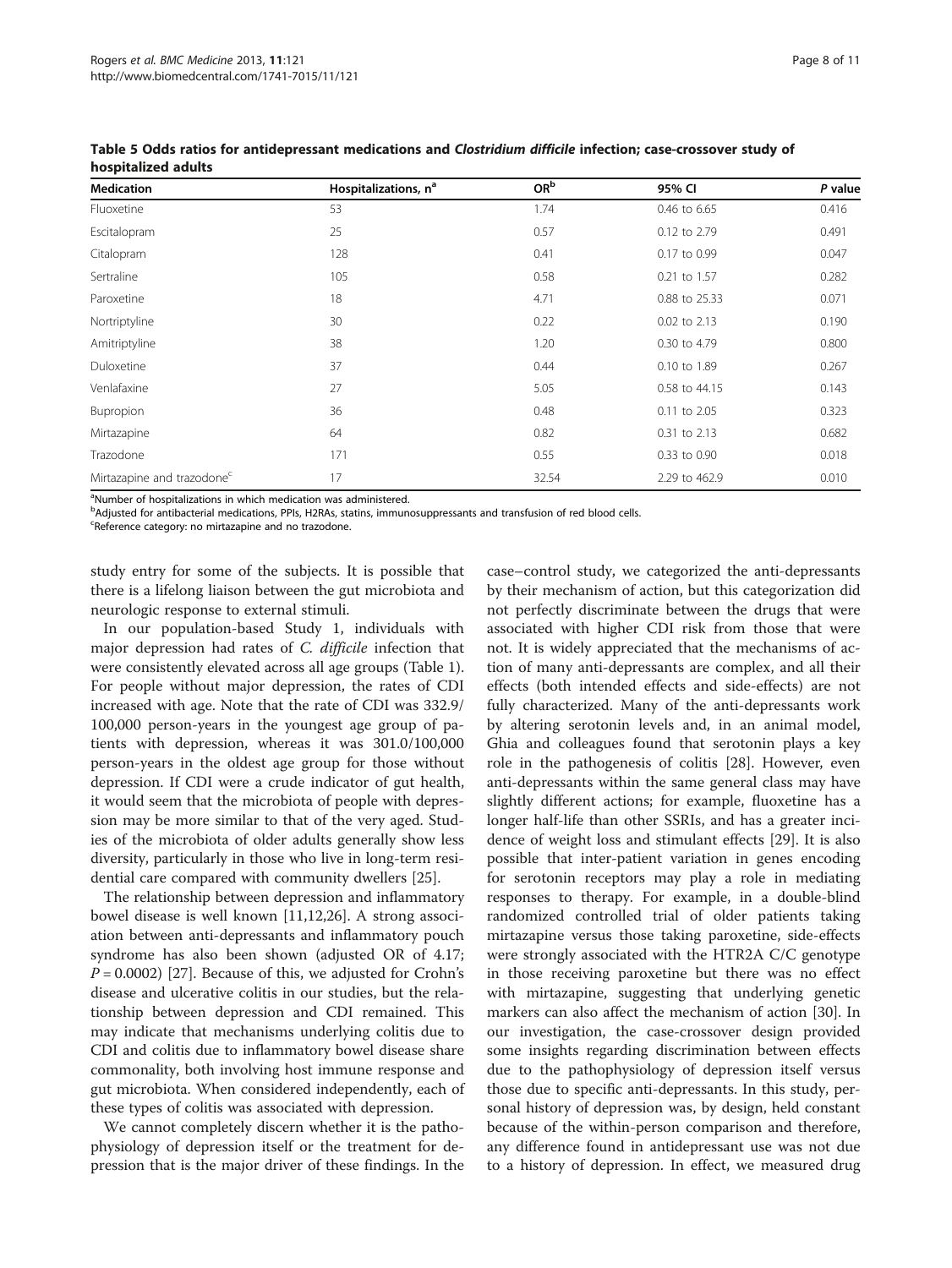use at different times (hospitalizations) in the same individual. In these analyses, we found that usage of most types of anti-depressants did not affect the likelihood of developing CDI. However, in a small group of patients, there was a significantly higher risk of CDI when taking both mirtazapine and trazodone together. The use of trazodone alone appeared protective, but when combined with mirtazapine, the risk was increased. Larger studies are necessary for confirmation of these findings. However, this only occurred in a minority of patients with CDI, which suggests that, for most patients, there are underlying pathophysiologic mechanisms of depression that result in their increased risk of CDI, independent of antidepressant use.

Whereas antibiotic use was closely associated with CDI, it was not evident that the link between depression and CDI was due to increased physician prescriptions for antibiotics in individuals with depression. In Study 2, we had a tightly matched group of controls to cases with respect to antibiotic use. All subjects were individuals whose stool samples were tested for C. difficile, and these tests were ordered when antibiotic-associated diarrhea was evident. We found that 83.8% of the cases and 82.6% of the controls had received antibiotics  $(P =$ 0.530). Furthermore, 82.8% of those receiving antidepressants and 82.7% of those not receiving antidepressants had been given antibiotics ( $P = 0.957$ ). Adjustment for antibiotic use in the regression models (and for the number of doses of antibiotics) did not change the results.

Our investigation was limited by its observational design, especially for the assessment of anti-depressants, because effects of medication are best addressed through trials. However, CDI is not a common outcome, and a trial of such unintended effects may not be feasible. Although the relationship between anti-depressants and CDI was first reported in a study conducted in two hospitals [\[5\]](#page-9-0), the types of anti-depressants in that study were not listed and therefore, we cannot adequately assess the similarity of results across hospitals. In Study 1, the use of a nationally representative sample that captured both outpatient visits and inpatient stays over an extended period (17 years maximum) was a strength for the assessment of depression, widowhood, and other factors in which randomization is not possible.

A limitation of Study 1 was the use of physician diagnoses to detect depression, which may underestimate the true frequency of this disease. However, data from the HRS contain additional information beyond physician diagnoses. Information was available from selfreport by participants during biennial interviews. The variables shown in Table [2](#page-4-0) relate to depression measured in different ways and the ORs all tended to show a similar pattern. For example, patient self-report of feeling

sad (irrespective of a physician's diagnosis) was significantly associated with CDI. The OR was  $1.41$  ( $P = 0.008$ ) which parallels the findings for a physician diagnosis of major depression (OR = 1.36,  $P = 0.016$ ). Moreover, if underestimation of depression is present through missed diagnoses, it is likely to be non-differential misclassification; that is, the under-reporting of depression could occur in both people who have and people who do not have CDI. There is currently no established link between depression and CDI in the medical literature by which physicians across the country would link these two conditions. When such non-differential misclassification occurs, the OR tends to be pulled towards the null. Thus, if under-diagnosis of depression does occur, we would expect that the true (reference population) OR would be greater than 1.36.

Another concern may be testing bias, which would occur if the ordering of a test for C. difficile occurs at different rates in persons with and without depression. In Study 2, participants were all patients who were tested for C. difficile during a given time period because of symptoms evidenced during hospitalization; that is, antibiotic-associated diarrhea. Because depression has not been previously correlated with CDI in the medical literature or in general clinical practice, we do not suspect that there was differential testing based on this specific diagnosis.

Unfortunately, questions regarding dietary intake were not asked of all participants in the HRS as a part of the ongoing biennial interview, nor did we have dietary intake information on the hospitalized patients in Study 2. Therefore, the influence of habitual diet on both depression and CDI cannot be assessed in our studies. There was one aspect of our investigation, however, in which we were able to control for past dietary intake. In the sensitivity study of the hospitalized patients (Study 2), we conducted a case-crossover study whereby each person was compared with him/herself. In this instance, past dietary habits (prior to July 2009) were held constant; such habits are the same because the person is the same. When diet was held constant, patients receiving mirtazapine with trazodone were at greater risk of developing CDI. However, if some of these patients began eating differently after July 2009, such differences could not be measured. Overall, the effect of diet on both depression and CDI would be an interesting area for further study.

## Conclusions

Given the rise of CDI, especially among older individuals [[31\]](#page-10-0), elucidating the modifiable risk factors for this often-fatal illness is an important patient safety issue. Our complementary studies reveal that adults with depression and those that use specific anti-depressants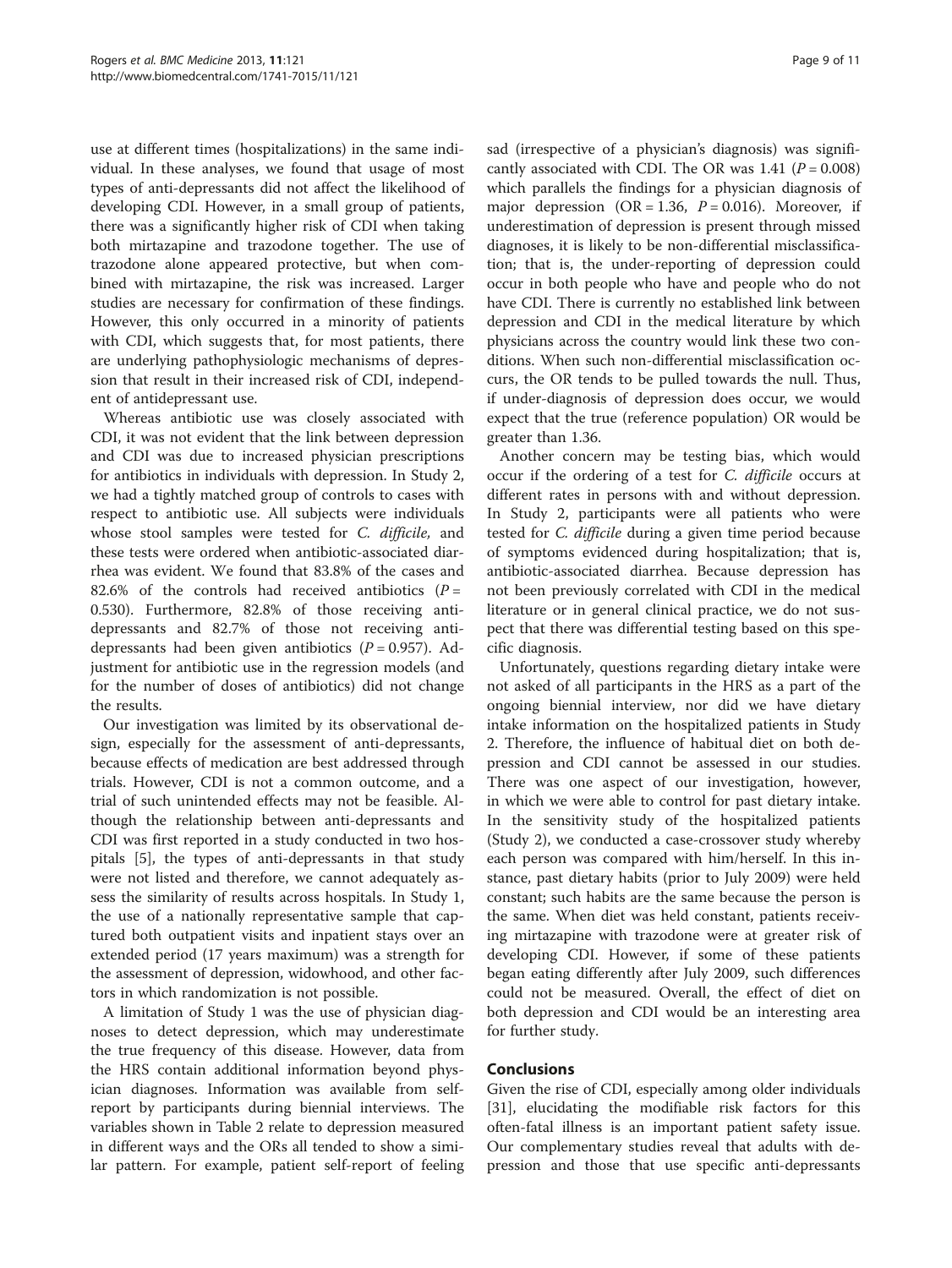<span id="page-9-0"></span>seem to be more likely to experience CDI. Widowhood and living alone are also associated with CDI. Clinicians prescribing antimicrobials to patients with depression should be aware of the possible increased risk of CDI in this patient population.

#### Abbreviations

BMI: body mass index; CDI: Clostridium difficile infection; CI: Confidence interval; CMS: Centers for Medicare and Medicaid Services; GI: Gastrointestinal; HRS: Health and Retirement Study; H2RAs: histamine-2 receptor antagonists; PPIs: proton-pump inhibitors; SSRI: selective serotonin reuptake inhibitor; UMHS: University of Michigan Health System.

#### Competing interests

The authors declare that they have no competing interests.

#### Authors' contributions

MAMR, MTG and DMA participated in designing the studies, and MAMR generated the hypotheses. VBY, KML and DMA provided resources. MAMR and MTG extracted the data. MAMR had full access to all of the data, conducted the analyses, and wrote the first draft of the report. MAMR, MTG, VBY, SS, KML, JYK and DMA participated in interpretation of the data, writing of the manuscript, and critically review of the paper. All authors approved the final manuscript.

#### Authors' information

The authors are part of the National Institutes of Health-sponsored Enterics Research Investigational Network Cooperative Research Centers that were funded to conduct research to bridge the gaps between basic, translational, and clinical research on enteric disease agents. As a part of this network, we are exploring contributors to C. difficile pathogenesis.

#### Funding

This project was funded by a grant from the National Institute of Allergy and Infectious Diseases (grant number 5U19AI090871-02). The HRS is sponsored by the National Institute on Aging (grant number NIA U01AG009740), and is conducted by the University of Michigan. The sponsors had no role in the design and conduct of the study; collection, management, analysis, or interpretation of the data; or preparation, review, or approval of the manuscript.

#### Author details

<sup>1</sup>Department of Internal Medicine, University of Michigan, 016-440E NCRC, Ann Arbor, MI 48109-2800, USA. <sup>2</sup>Ann Arbor Veterans Affairs Medical Center, Ann Arbor, MI, USA.

#### Received: 3 December 2012 Accepted: 20 March 2013 Published: 7 May 2013

#### References

- 1. Miller BA, Chen LF, Sexton DJ, Anderson DJ: Comparison of the burdens of hospital-onset, healthcare facility-associated Clostridium difficile infection and of healthcare-associated infection due to methicillin-resistant Staphylococcus aureus in community hospitals. Infect Control Hosp Epidemiol 2011, 32:387–390.
- 2. Murphy SL, Xu JQ, Kochanek KD: Deaths: preliminary data for 2010. National Vital Statistics Reports. Natl Center Health Stat 2012, 60(4):1–69.
- Bauer MP, Notermans DW, van Benthem BH, Brazier JS, Wilcox MH, Rupnik M, Monnet DL, van Dissel JT, Kuijper EJ, ECDIS Study Group: Clostridium difficile infection in Europe: a hospital-based survey. Lancet 2011, 377:63–73.
- Leonard J, Marshall JK, Moayyedi P: Systematic review of the risk of enteric infection in patients taking acid suppression. Am J Gastroenterol 2007, 102:2047–2056.
- Dalton BR, Lye-Maccannell T, Henderson EA, Maccannell DR, Louie TJ: Proton pump inhibitors increase significantly the risk of Clostridium difficile infection in a low-endemicity, non-outbreak hospital setting. Aliment Pharmacol Ther 2009, 29:626–634.
- 7. O'Malley D, Julio-Pieper M, Gibney SM, Dinan TG, Cryan JF: Distinct alterations in colonic morphology and physiology in two rat models of enhanced stress-induced anxiety and depression-like behaviour. Stress 2010, 13:114–122.
- 8. Maes M, Kubera M, Leunis JC: The gut-brain barrier in major depression: intestinal mucosal dysfunction with an increased translocation of LPS from gram negative enterobacteria (leaky gut) plays a role in the inflammatory pathophysiology of depression. Neuro Endocrinol Lett 2008, 29:117–124.
- 9. Dinan TG, Cryan JF: Regulation of the stress response by the gut microbiota: Implications for psychoneuroendocrinology. Psychoneuroendocrinology 2012, 37:1369–1378.
- 10. Varghese AK, Verdú EF, Bercik P, Khan WI, Blennerhassett PA, Szechtman H, Collins SM: Antidepressants attenuate increased susceptibility to colitis in a murine model of depression. Gastroenterology 2006, 130:1743–1753.
- 11. Kurina LM, Goldacre MJ, Yeates D, Gill LE: Depression and anxiety in people with inflammatory bowel disease. J Epidemiol Community Health 2001, 55:716–720.
- 12. Walker JR, Ediger JP, Graff LA, Greenfeld JM, Clara I, Lix L, Rawsthorne P, Miller N, Rogala L, McPhail CM, Bernstein CN: The Manitoba IBD cohort study: a population-based study of the prevalence of lifetime and 12-month anxiety and mood disorders. Am J Gastroenterol 2008, 103:1989-1997.
- 13. Juster FT, Suzman R: An overview of the Health and Retirement Study. J Hum Resour 1995, 30:S7–S56.
- 14. Scheurer DB, Hicks LS, Cook EF, Schnipper JL: Accuracy of ICD-9 coding for Clostridium difficile infections: a retrospective cohort. Epidemiol Infect 2007, 135:1010–1013.
- 15. Ghia JE, Blennerhassett P, Deng Y, Verdu EF, Khan WI, Collins SM: Reactivation of inflammatory bowel disease in a mouse model of depression. Gastroenterology 2009, 136:2280–2288. e1–4.
- 16. Jeffery IB, O'Toole PW, Öhman L, Claesson MJ, Deane J, Quigley EM, Simrén M: An irritable bowel syndrome subtype defined by species-specific alterations in faecal microbiota. Gut 2012, 61:997–1006.
- 17. Kowalski SD, Bondmass MD: Physiological and psychological symptoms of grief in widows. Res Nurs Health 2008, 31:23–30.
- 18. Glaser R, Robles TF, Sheridan J, Malarkey WB, Kiecolt-Glaser JK: Mild depressive symptoms are associated with amplified and prolonged inflammatory responses after influenza virus vaccination in older adults. Arch Gen Psychiatry 2003, 60:1009–1014.
- 19. Khanfer R, Lord JM, Phillips AC: Neutrophil function and cortisol: DHEAS ratio in bereaved older adults. Brain Behav Immun 2011, 25:1182–1186.
- 20. Gerra G, Monti D, Panerai AE, Sacerdote P, Anderlini R, Avanzini P, Zaimovic A, Brambilla F, Franceschi C: Long-term immune-endocrine effects of bereavement: relationships with anxiety levels and mood. Psychiatry Res 2003, 121:145–158.
- 21. Koloski NA, Jones M, Kalantar J, Weltman M, Zaguirre J, Talley NJ: The braingut pathway in functional gastrointestinal disorders is bidirectional: a 12-year prospective population-based study. Gut 2012, 61:1284–1290.
- 22. Leue C, van Os J, Neeleman J, de Graaf R, Vollebergh W, Stockbrügger RW: Bidirectional associations between depression/anxiety and bowel disease in a population based cohort. J Epidemiol Community Health 2005, 59:434-435.
- 23. Bravo JA, Forsythe P, Chew MV, Escaravage E, Savignac HM, Dinan TG, Bienenstock J, Cryan JF: Ingestion of Lactobacillus strain regulates emotional behavior and central GABA receptor expression in a mouse via the vagus nerve. Proc Natl Acad Sci USA 2011, 108:16050–16055.
- 24. Liu L, Li Q, Sapolsky R, Liao M, Mehta K, Bhargava A, Pasricha PJ: Transient gastric irritation in the neonatal rats leads to changes in hypothalamic CRF expression, depression- and anxiety-like behavior as adults. PLoS One 2011, 6:e19498.
- 25. Claesson MJ, Jeffery IB, Conde S, Power SE, O'Connor EM, Cusack S, Harris HM, Coakley M, Lakshminarayanan B, O'Sullivan O, Fitzgerald GF, Deane J, O'Connor M, Harnedy N, O'Connor K, O'Mahony D, van Sinderen D, Wallace M, Brennan L, Stanton C, Marchesi JR, Fitzgerald AP, Shanahan F, Hill C, Ross RP, O'Toole PW: Gut microbiota composition correlates with diet and health in the elderly. Nature 2012, 488:178–184.
- 26. Graff LA, Walker JR, Bernstein CN: Depression and anxiety in inflammatory bowel disease: a review of comorbidity and management. Inflamm Bowel Dis 2009, 15:1105–1118.